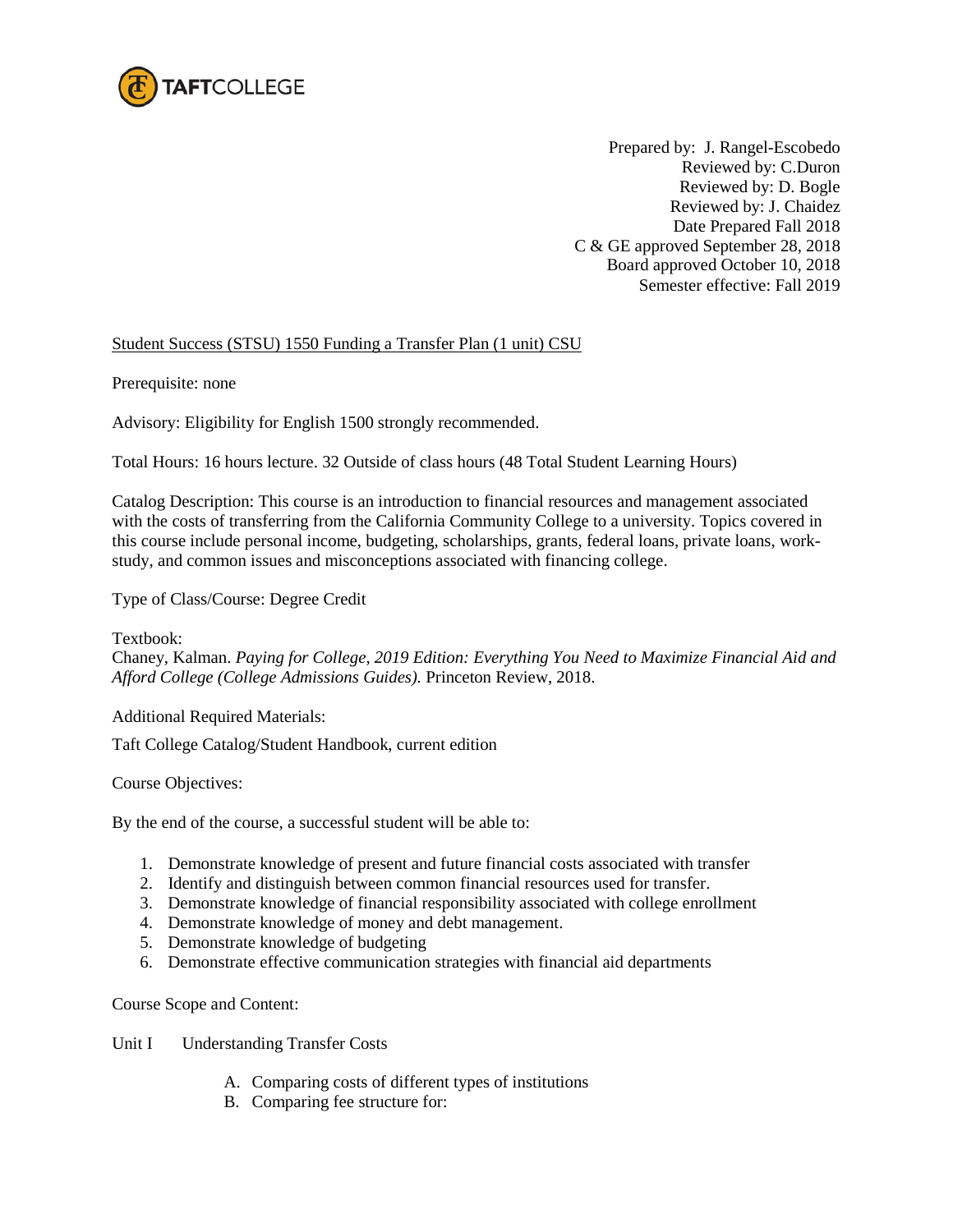

- a. CSU System
- b. UC System
- c. Private Non Profit
- d. Private For Profit
- e. Out of State Transfer
- C. Language of higher education

Unit II Financial Resources

- A. Scholarships
- B. Grants
- C. Federal Loans
- D. Private Loans
- E. Work-Study
- F. Military Benefits
- G. Loan Forgiveness Programs

## Unit III University Calculation of Financial Need

- A. Expected Family Contribution
- B. Communicating with the Financial Aid Office
- C. Recalculation of Need

Unit IV Credit Scores/ Loan Eligibility

- A. Common Loan Vendors
- B. Limits on Loan Access/Co-Signer
- C. Repayment Terms
- D. Credit worthiness rules for students and parents
- E. Default Consequences
- Unit V Consumer Awareness/Fraud Protection
	- A. College Disclosures
	- B. College Scorecard
	- C. Scholarship Application Vendors
	- D. Debt Relief & Consolidation Scams
- Unit VI Decision Making and Budgeting
	- A. The role of emotions, attitudes, and behavior in making financial decisions
	- B. The role of family or support system in financial decision making
	- C. Weighing cost and benefits of transfer

Learning Activities Required Outside of Class

The students in the class will spend a minimum of 4 hours per week outside of the regular class time doing the following: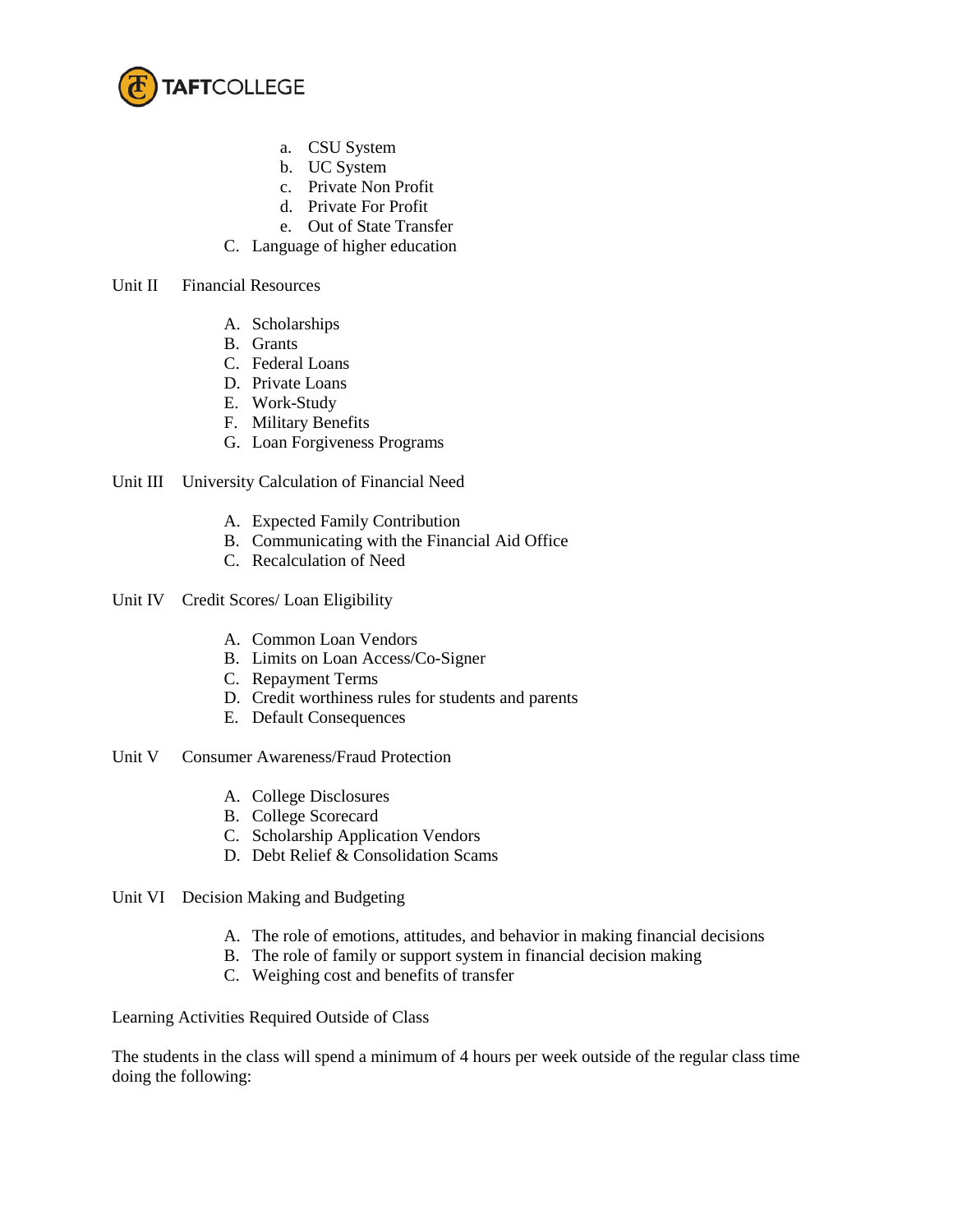

- 1. Studying
- 2. Answering questions
- 3. Completing required reading
- 4. Problem solving activities and exercises
- 5. Written work
- 6. Observations or participating in activity related to the course content

## Methods of Instruction

- 1. Assigned reading from text and selected references
- 2. In-class and online lectures, demonstrations, and films
- 3. Discussions
- 4. Group projects/activities
- 5. Self-evaluation of student education plan

## Methods of Evaluation

- 1. Journals
- 2. Written Assignments
- 3. Chapter quizzes and unit tests
- 4. Reports and/or projects/case study
- 5. Final Exam

Supplemental Data:

| TOP Code:                    | 493013 – Academic Guidance       |
|------------------------------|----------------------------------|
| Sam Priority Code:           | E: Non-Occupational              |
| Funding Agency:              | E: Non-Occupational              |
| Program Status:              | 2: Not Program Applicable        |
| Noncredit Category:          | Y: Not Applicable, credit course |
| <b>Special Class Status:</b> | N: Course is not a special class |
| <b>Basic Skills Status:</b>  | N: Not Applicable                |